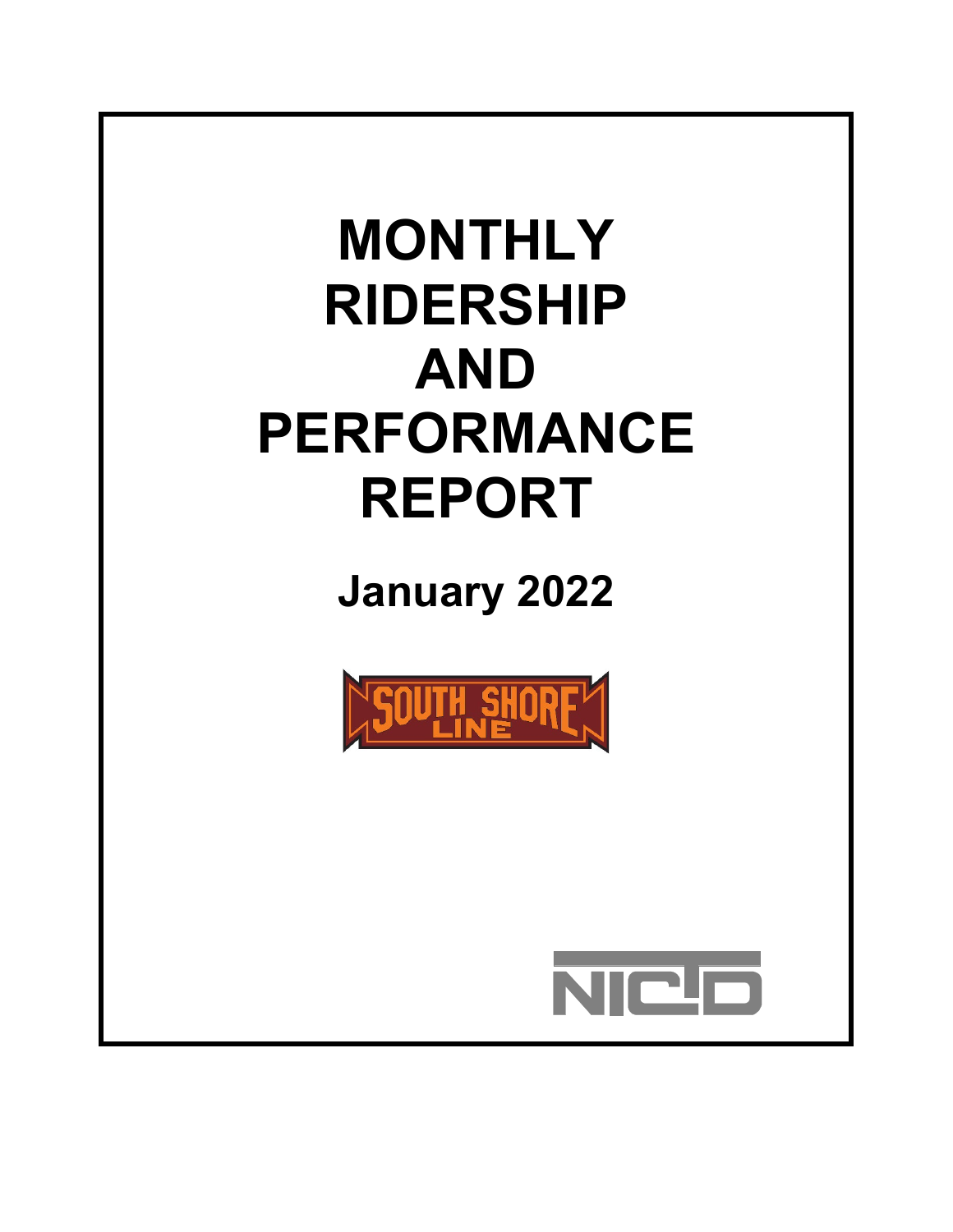# **JANUARY, 2022 MONTHLY PERFORMANCE REPORT**

# **Ridership**

Ridership for the month of January was up 72.6% when compared to January of 2021 but down 70.5% when compared to January of 2019. Passenger trips for the month of January were 66,872 for 2022, 38,742 for 2021, and 226,385 for 2019. Ridership continues to build month by month towards the pre-pandemic baseline of 2019.

### **Weekday Travel**

Average weekday travel was up 59.8% when compared to January of 2021 but down 72.1% when compared to January of 2019. Average weekday trips were recorded as 2,539 in 2022, 1,589 in 2021, and 9,086 in 2019. The average peak travel was up 60.3% over 2021 but down 79.6% over 2019. Off-peak travel was up 58.8% over 2021 but down 70.4% over 2019.

#### **Weekend**

January weekend ridership was up 114.2% over 2021 but down 61.3% over 2019 with an average ridership of 1,355 in 2022, 633 in 2021, and 3,504 in 2019.

| Ridership Over Last 12 Months: February through January |           |           |          |         |            |           |          |  |  |
|---------------------------------------------------------|-----------|-----------|----------|---------|------------|-----------|----------|--|--|
|                                                         | 2018/19   | 2019/20   | % Change | 2020/21 | % Change   | 2021/22   | % Change |  |  |
| Total                                                   | 3,374,591 | 3,312,075 | $-1.85%$ | 778,934 | $-76.48%$  | 1,052,875 | 35.17%   |  |  |
| Weekday                                                 | 2,865,344 | 2,822,974 | $-1.48%$ | 658,108 | $-76.69%$  | 819,359   | 24.50%   |  |  |
| Peak                                                    | 2,085,802 | 2,066,615 | $-0.92%$ | 455,725 | $-77.95%$  | 487,086   | 6.88%    |  |  |
| Off Peak                                                | 779,542   | 756,359   | $-2.97%$ | 202,383 | $-73.24%$  | 332,273   | 64.18%   |  |  |
| Weekend                                                 | 509,247   | 489,101   | $-3.96%$ | 120,826 | $-75.30\%$ | 233,516   | 93.27%   |  |  |
| South Bend                                              | 245,759   | 237,193   | $-3.49%$ | 72,190  | $-69.56%$  | 146,249   | 102.59%  |  |  |

#### **Analysis over last 12 months:**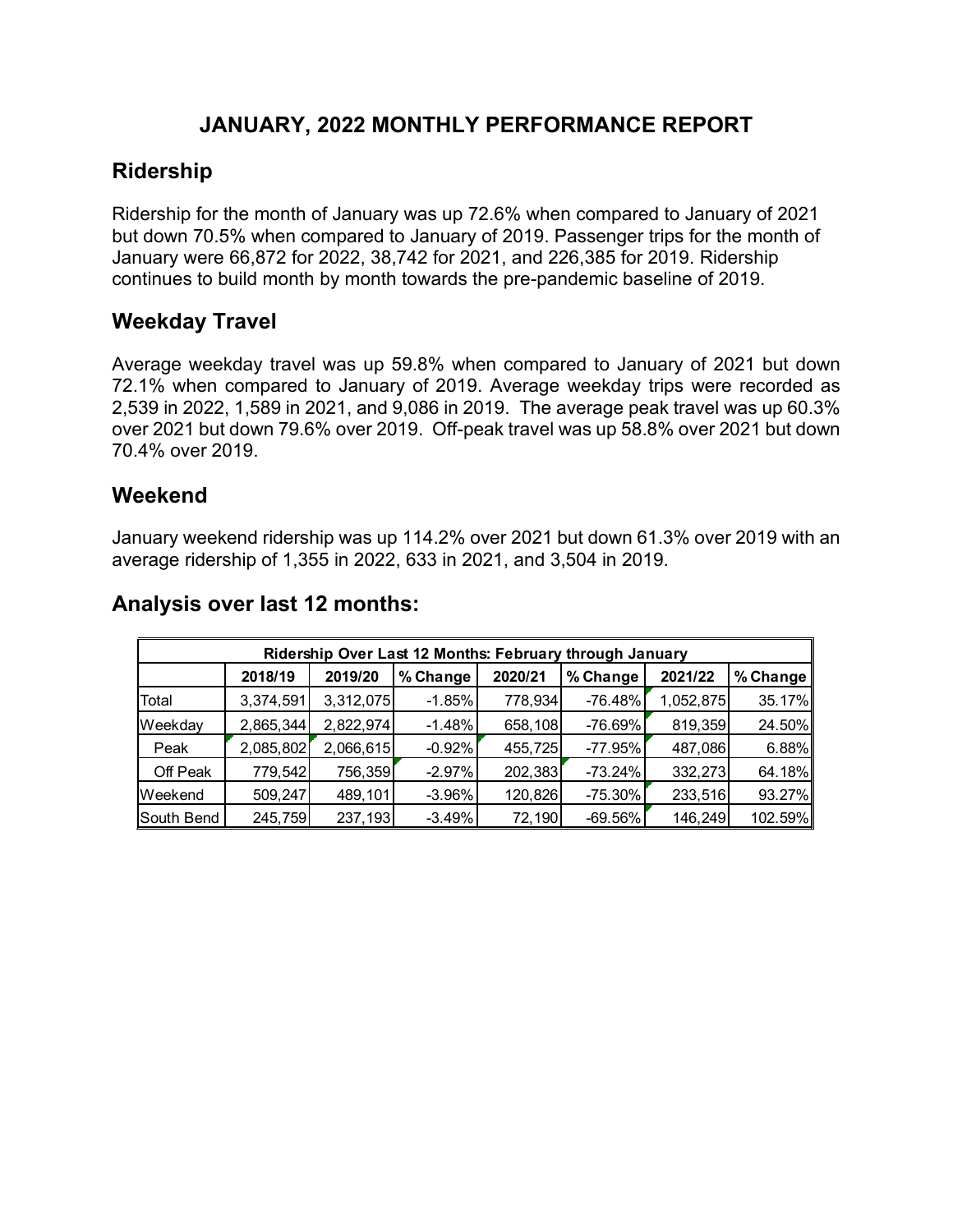#### **Revenue**

The number of tickets sold in January has increased 97.4% for January of 2022 compared to 2021. Ticket revenue is up 83.5% for 2022 compared to 2022. Sales from digital sources represents 70.2% of ticket sales and 76.2% of revenue in 2022.

| <b>Total Ticket Sales: January</b> |        |                |          |         |         |          |  |  |  |
|------------------------------------|--------|----------------|----------|---------|---------|----------|--|--|--|
|                                    |        | <b>Revenue</b> |          |         |         |          |  |  |  |
| <b>Method of Sale</b>              | 2021   | 2022           | % Change | 2021    | 2022    | % Change |  |  |  |
| <b>Ticket Agent</b>                | 2,532  | 3,356          | 32.5%    | 45,983  | 63,914  | 39.0%    |  |  |  |
| Vending Machine                    | 4,082  | 8,138          | 99.4%    | 85,530  | 128,689 | 50.5%    |  |  |  |
| Conductor                          | 5,778  | 8,064          | 39.6%    | 42,651  | 60,799  | 42.5%    |  |  |  |
| Mobile App                         | 7,043  | 18,815         | 167.1%   | 111,241 | 270,361 | 143.0%   |  |  |  |
| Total                              | 19,435 | 38,373         | 97.4%    | 285,405 | 523,763 | 83.5%    |  |  |  |

### **On Time Performance**

**Rush hour** – Overall, 91.5.0% of A.M. and P.M. rush hour trains were on time in January 2022, compared to 85.0% in January of 2021. A train is considered to be on time when it arrives at its terminal within 5 minutes and 59 seconds of its scheduled arrival time (industry standard). 96.9% of all rush hour trains arrived at their terminal station within 10 minutes of the scheduled arrival time. 90.8% of westbound morning rush hour service was on time compared to 81.1% in January 2021; while eastbound rush hour trains reported an on time performance of 92.3% compared to 98.4% in January 2021. A total of 17 out of 185 westbound rush hour trains were delayed in January. Of those 17, 5 experienced delays greater than 15 minutes. The eastbound rush hour trains had a total of 13 out of 168 trains delayed in January. Of those 13, 2 experienced delays greater than [1](#page-2-0)5 minutes. $1$ 

| <b>RANGE OF RUSH HOUR DELAYS (in minutes)</b> |                |      |              |                |  |  |  |  |  |  |
|-----------------------------------------------|----------------|------|--------------|----------------|--|--|--|--|--|--|
|                                               | January        |      |              |                |  |  |  |  |  |  |
| Range                                         | a.m.           | p.m. | <b>Total</b> | <b>Percent</b> |  |  |  |  |  |  |
| $6 - 10$                                      | 10             | 9    | 19           | 5.4%           |  |  |  |  |  |  |
| $11 - 15$                                     | 2              | 2    |              | 1.1%           |  |  |  |  |  |  |
| 16-20                                         | 1              | U    |              | 0.3%           |  |  |  |  |  |  |
| 21-30                                         | $\overline{2}$ | 2    | 4            | 1.1%           |  |  |  |  |  |  |
| 31-59                                         | 0              | U    | ი            | 0.0%           |  |  |  |  |  |  |
| $60+$                                         | $\overline{2}$ | n    | 2            | 0.6%           |  |  |  |  |  |  |
| Annulled                                      | 4              |      | 4            |                |  |  |  |  |  |  |
| <b>On Time</b>                                | 168            | 155  | 323          |                |  |  |  |  |  |  |
| <b>Total Ran</b>                              | 185            | 168  | 353          |                |  |  |  |  |  |  |

<span id="page-2-0"></span><sup>&</sup>lt;sup>1</sup> Weekday rush-hour trains operate 9 westbound and 8 eastbound per day.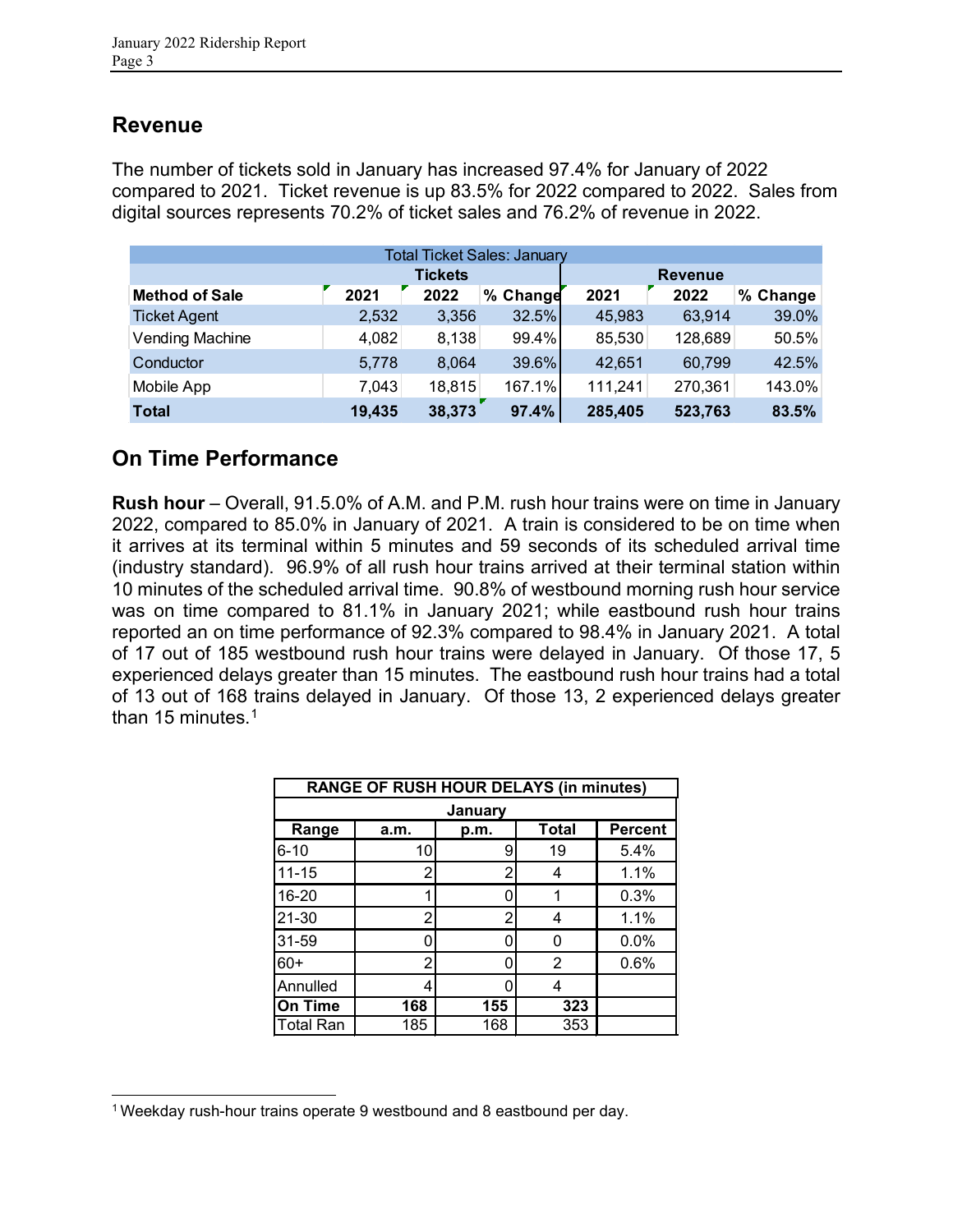**Overall** – The SSL scheduled 1,103 trains in January and experienced 131 delays in excess of 5 minutes (ranging from 6-226 minutes) with a median delay of 12 minutes. January of 2021 experienced 7 annulled trains. In January 2021 the South Shore Line scheduled 1,040 trains with 112 delays in excess of 5 minutes



(ranging from 6-68 minutes) with a median delay of 11 minutes. January of 2021 experienced no annulled trains.

| <b>Cumulative On Time Comparison</b> |       |       |  |  |  |  |  |
|--------------------------------------|-------|-------|--|--|--|--|--|
| Thru Jan.                            | 2021  | 2022  |  |  |  |  |  |
| Weekday                              | 89.1% | 89.0% |  |  |  |  |  |
| Peak                                 | 85.0% | 91.5% |  |  |  |  |  |
| Off-peak                             | 91.7% | 87.3% |  |  |  |  |  |
| Weekend                              | 90.0% | 84.0% |  |  |  |  |  |
| <b>Overall</b>                       | 89.2% | 88.1% |  |  |  |  |  |

**Delays caused by railroad maintenance.** Besides the unexpected delays, passengers may also experience delays caused by railroad construction and maintenance projects. Every effort is made to schedule this work during off-peak and weekends to keep the impact of delays to a minimum. We also post service bulletins in the stations and on our web site in advance of anticipated delays.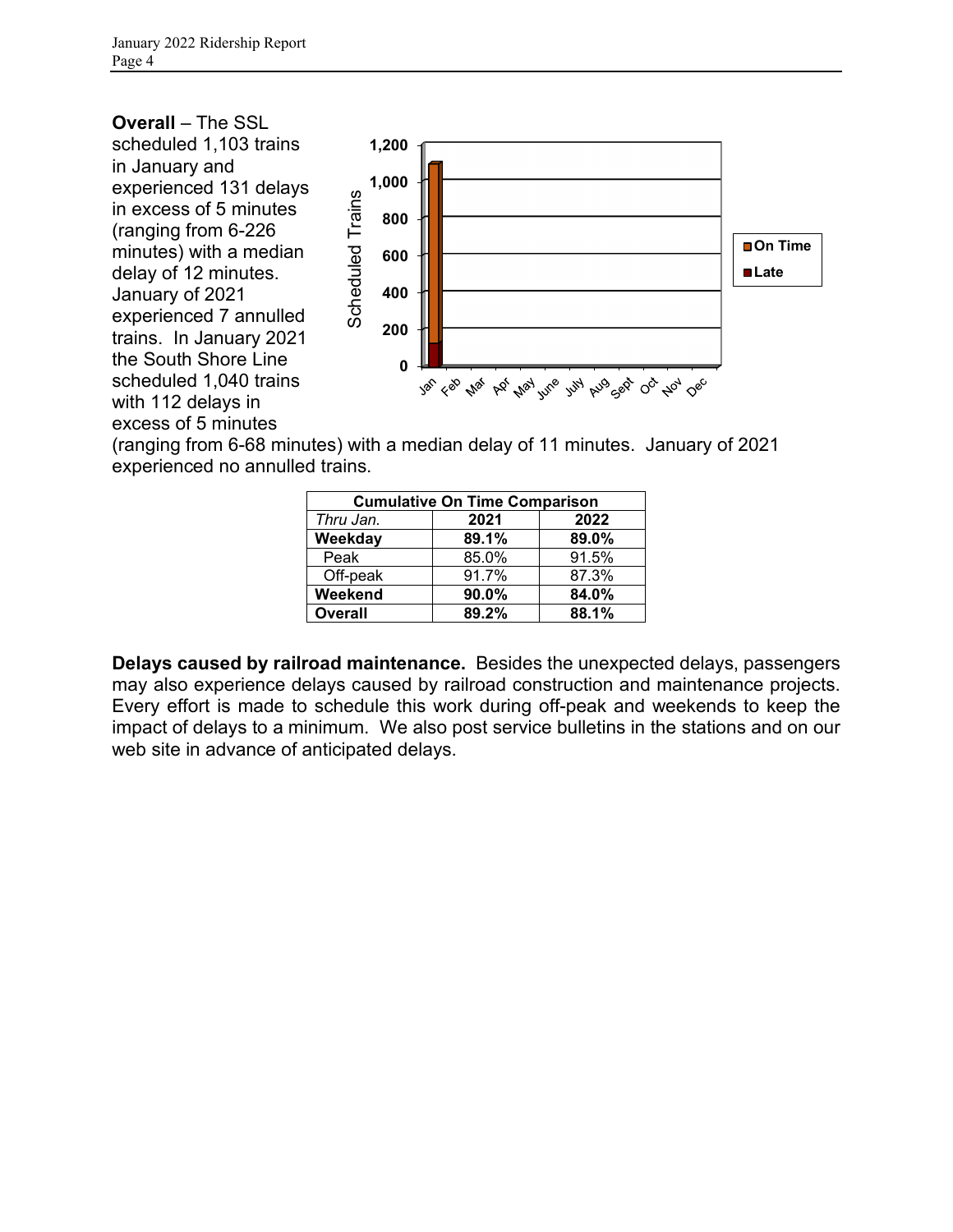|      | ANNULLED TRAINS OR DELAYS IN EXCESS OF 59 MINUTES |                |                             |      |        |                |                             |  |  |  |  |
|------|---------------------------------------------------|----------------|-----------------------------|------|--------|----------------|-----------------------------|--|--|--|--|
| Date | Train #                                           | <b>Minutes</b> | Reason                      | Date | Train# | <b>Minutes</b> | Reason                      |  |  |  |  |
| 1/3  |                                                   | 62             | <b>Catenary Wire Issues</b> | 1/3  | 203    | Anulled        | Catenary Wire Issues        |  |  |  |  |
|      | 14                                                | 72             | <b>Catenary Wire Issues</b> |      | 205    | Anulled        | <b>Catenary Wire Issues</b> |  |  |  |  |
|      | 106                                               | Anulled        | <b>Catenary Wire Issues</b> |      | 207    | Anulled        | <b>Catenary Wire Issues</b> |  |  |  |  |
|      | 108                                               | 226            | <b>Catenary Wire Issues</b> |      | 214    | Anulled        | <b>Catenary Wire Issues</b> |  |  |  |  |
|      | 110                                               | Anulled        | <b>Catenary Wire Issues</b> | 1/5  | 101    | 126            | <b>Equipment Issues</b>     |  |  |  |  |
|      | 112                                               | 216            | <b>Catenary Wire Issues</b> | 1/7  | 424    | 62             | Delayed turn of equipment.  |  |  |  |  |
|      | 114                                               | Anulled        | Catenary Wire Issues        | 1/15 | 504    | 90             | <b>Equipment Issues</b>     |  |  |  |  |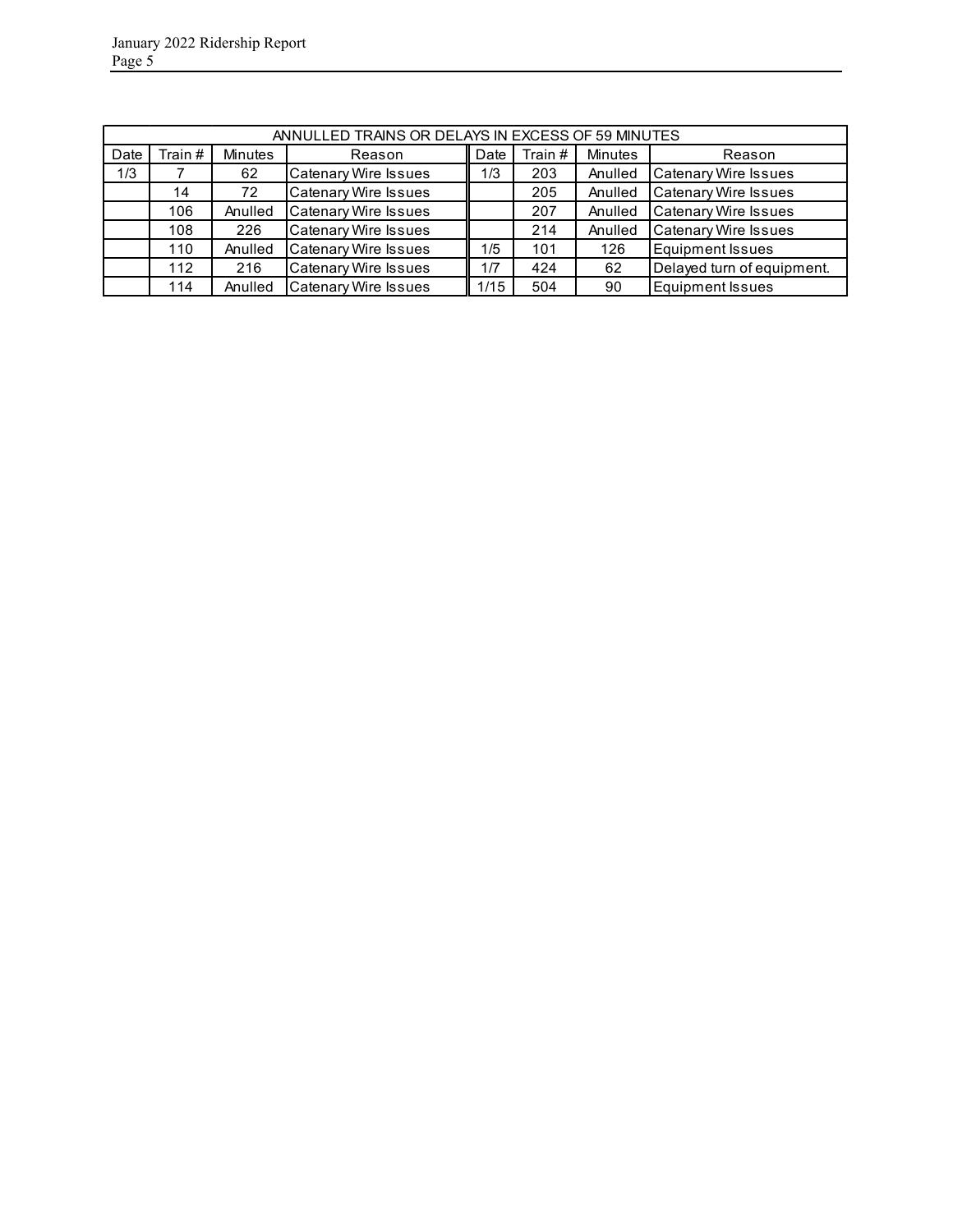|                                       |                   |             | Ridership Report  |             |            |             |          |
|---------------------------------------|-------------------|-------------|-------------------|-------------|------------|-------------|----------|
|                                       | 2019              | <b>Work</b> | 2021              | <b>Work</b> | 2022       | <b>Work</b> | Change   |
|                                       | <b>Passengers</b> | <b>Days</b> | <b>Passengers</b> | <b>Days</b> | Passengers | <b>Days</b> | 20/21    |
| <b>Monthly Ridership</b>              |                   |             |                   |             |            |             |          |
| January                               | 226,385           | 22          | 254,857           | 22          | 38,742     | 20          | $-84.8%$ |
| February                              | 222,250           | 20          | 246,095           | 20          |            |             |          |
| March                                 | 272,150           | 21          | 130,362           | 22          |            |             |          |
| April                                 | 277,549           | 22          | 15,714            | 22          |            |             |          |
| May                                   | 282,752           | 22          | 19,614            | 20          |            |             |          |
| June                                  | 293,325           | 20          | 32,249            | 20          |            |             |          |
| <b>Cumulative Comparison</b>          |                   |             |                   |             |            |             |          |
| January                               | 226,385           | 22          | 254,857           | 22          | 38,742     | 20          | $-84.8%$ |
| February                              | 448,635           | 42          | 500,952           | 42          |            |             |          |
| March                                 | 720,785           | 63          | 631,314           | 64          |            |             |          |
| April                                 | 998,334           | 85          | 647,028           | 86          |            |             |          |
| May                                   | 1,281,086         | 107         | 666,642           | 106         |            |             |          |
| June                                  | 1,574,411         | 127         | 698,891           | 126         |            |             |          |
| Average Weekday Ridership             |                   |             |                   |             |            |             |          |
| January                               | 9,086             |             | 10,336            |             | 1,589      |             | $-84.6%$ |
| February                              | 9,615             |             | 10,437            |             |            |             |          |
| March                                 | 10,761            |             | 5,267             |             |            |             |          |
| April                                 | 11,182            |             | 627               |             |            |             |          |
| May                                   | 11,167            |             | 787               |             |            |             |          |
| June                                  | 12,101            |             | 1,900             |             |            |             |          |
| Average Weekday Peak Period Ridership |                   |             |                   |             |            |             |          |
| January                               | 7,052             |             | 8,028             |             | 1,060      |             | $-86.8%$ |
| February                              | 7,441             |             | 8,057             |             |            |             |          |
| March                                 | 8,116             |             | 4,051             |             |            |             |          |
| April                                 | 8,344             |             | 375               |             |            |             |          |
| May                                   | 8,285             |             | 468               |             |            |             |          |
| June                                  | 8,627             |             | 1,084             |             |            |             |          |
| Average Weekday Off-Peak Ridership    |                   |             |                   |             |            |             |          |
| January                               | 2,034             |             | 2,309             |             | 529        |             | $-77.1%$ |
| February                              | 2,174             |             | 2,381             |             |            |             |          |
| March                                 | 2,645             |             | 1,215             |             |            |             |          |
| April                                 | 2,839             |             | 252               |             |            |             |          |
| May                                   | 2,881             |             | 320               |             |            |             |          |
| June                                  | 3,473             |             | 816               |             |            |             |          |

**Ridership Report**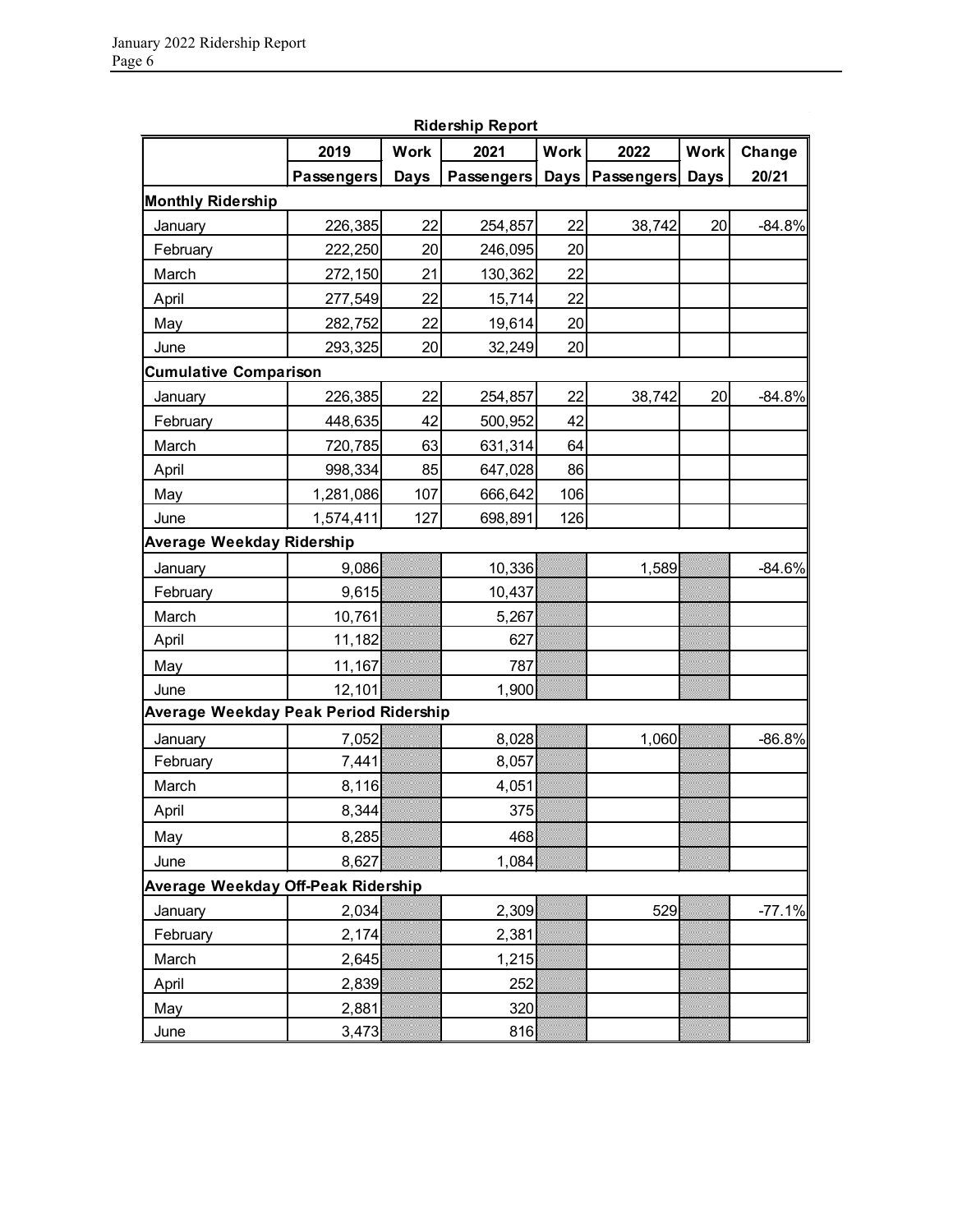| <b>INDERSTRIP REPORT</b>                    |                   |             |                   |             |            |             |          |
|---------------------------------------------|-------------------|-------------|-------------------|-------------|------------|-------------|----------|
|                                             | 2019              | <b>Work</b> | 2021              | <b>Work</b> | 2022       | <b>Work</b> | Change   |
|                                             | <b>Passengers</b> | <b>Days</b> | <b>Passengers</b> | Days        | Passengers | <b>Days</b> | 20/21    |
| Average Weekend/Holiday Ridership (per day) |                   |             |                   |             |            |             |          |
| January                                     | 2,943             |             | 3,051             |             | 633        |             | $-79.3%$ |
| February                                    | 3,744             |             | 4,150             |             |            |             |          |
| March                                       | 4,617             |             | 1,611             |             |            |             |          |
| April                                       | 3,943             |             | 239               |             |            |             |          |
| May                                         | 4,121             |             | 352               |             |            |             |          |
| June                                        | 5,132             |             | 997               |             |            |             |          |
| Monthly South Bend Ridership                |                   |             |                   |             |            |             |          |
| January                                     | 14,125            |             | 15,044            |             | 4,618      |             | $-69.3%$ |
| February                                    | 12,881            |             | 15,748            |             |            |             |          |
| March                                       | 20,397            |             | 8,640             |             |            |             |          |
| April                                       | 20,180            |             | 1,903             |             |            |             |          |
| May                                         | 19,127            |             | 2,929             |             |            |             |          |
| June                                        | 20,088            |             | 3,854             |             |            |             |          |

#### **Ridership Report**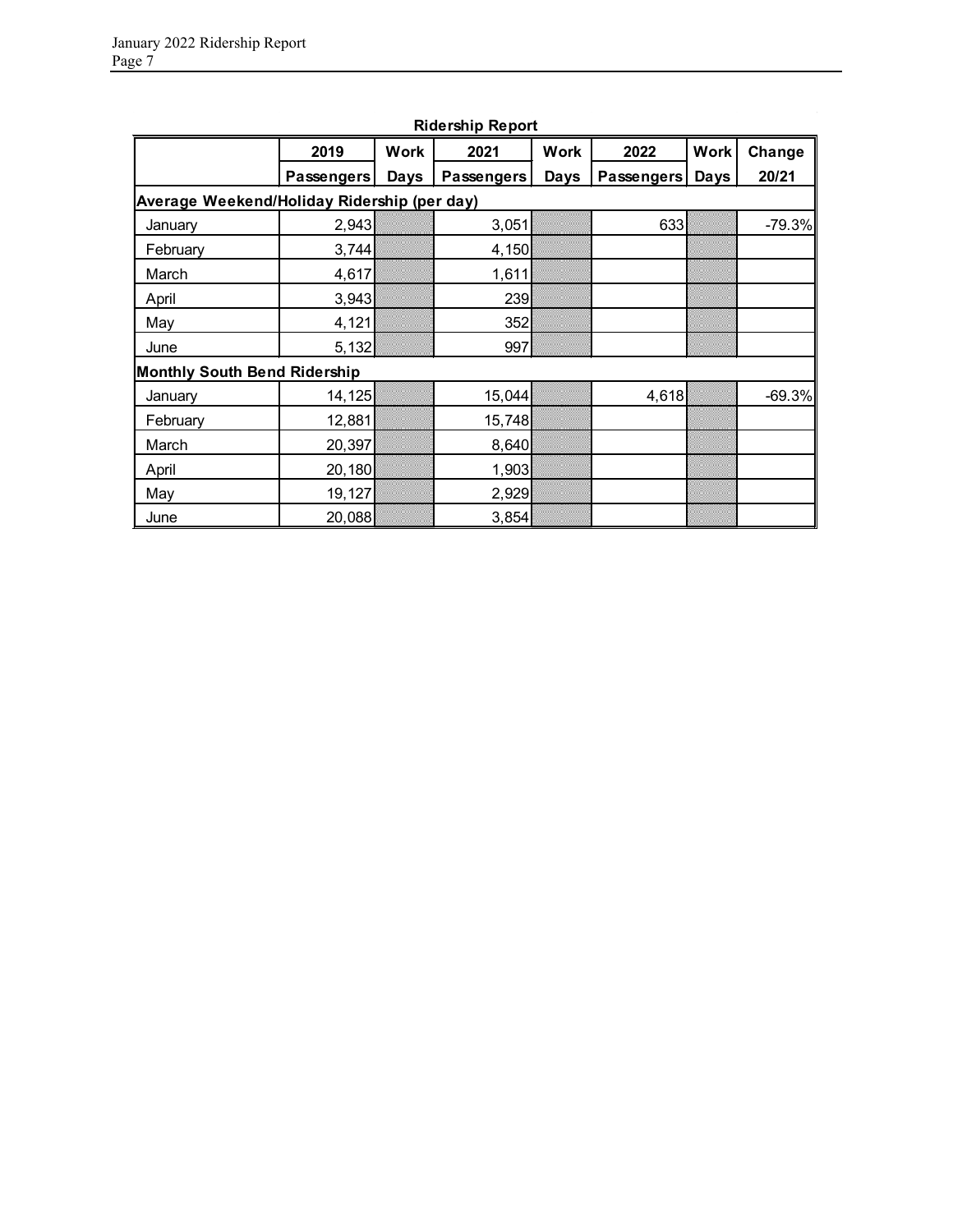

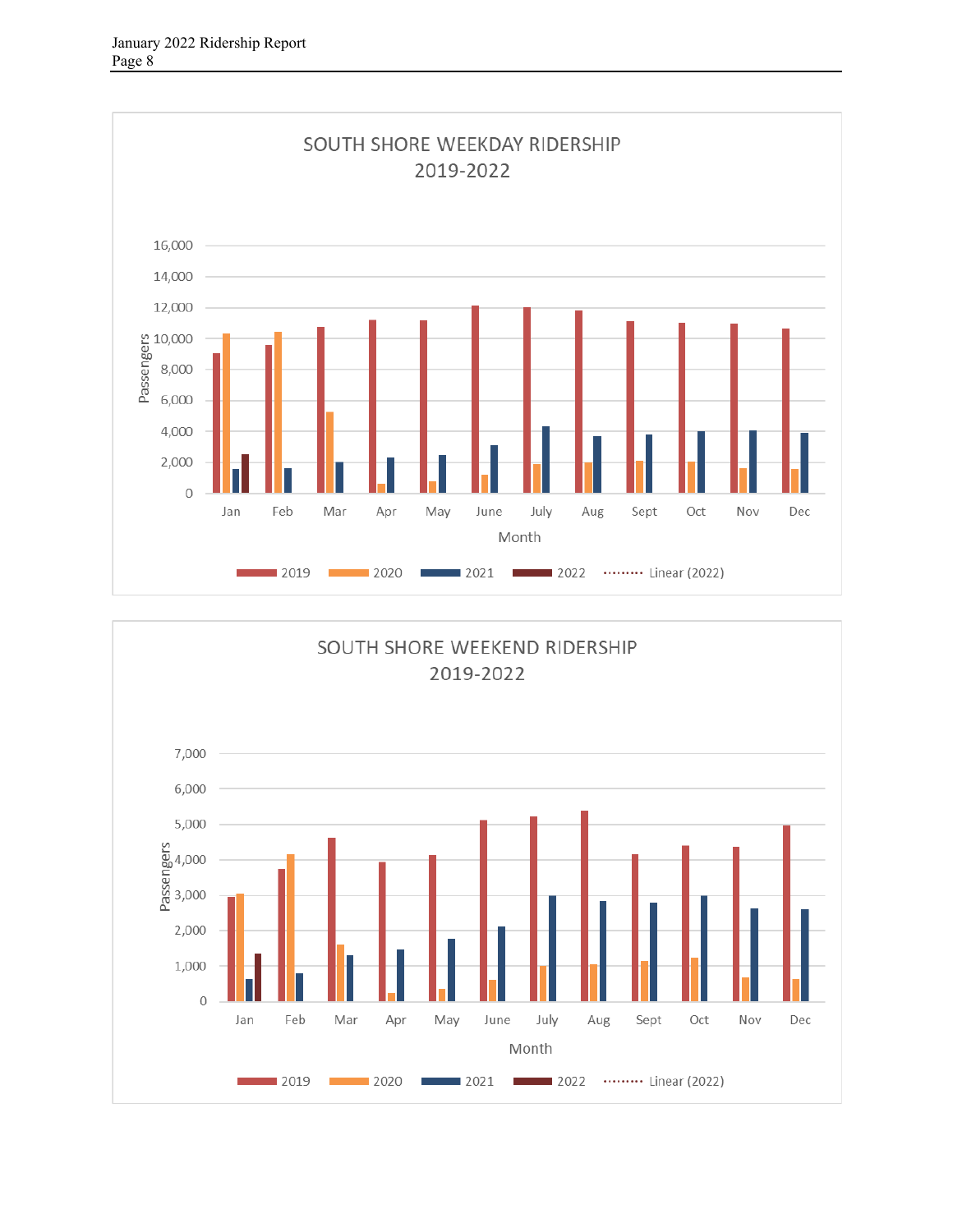

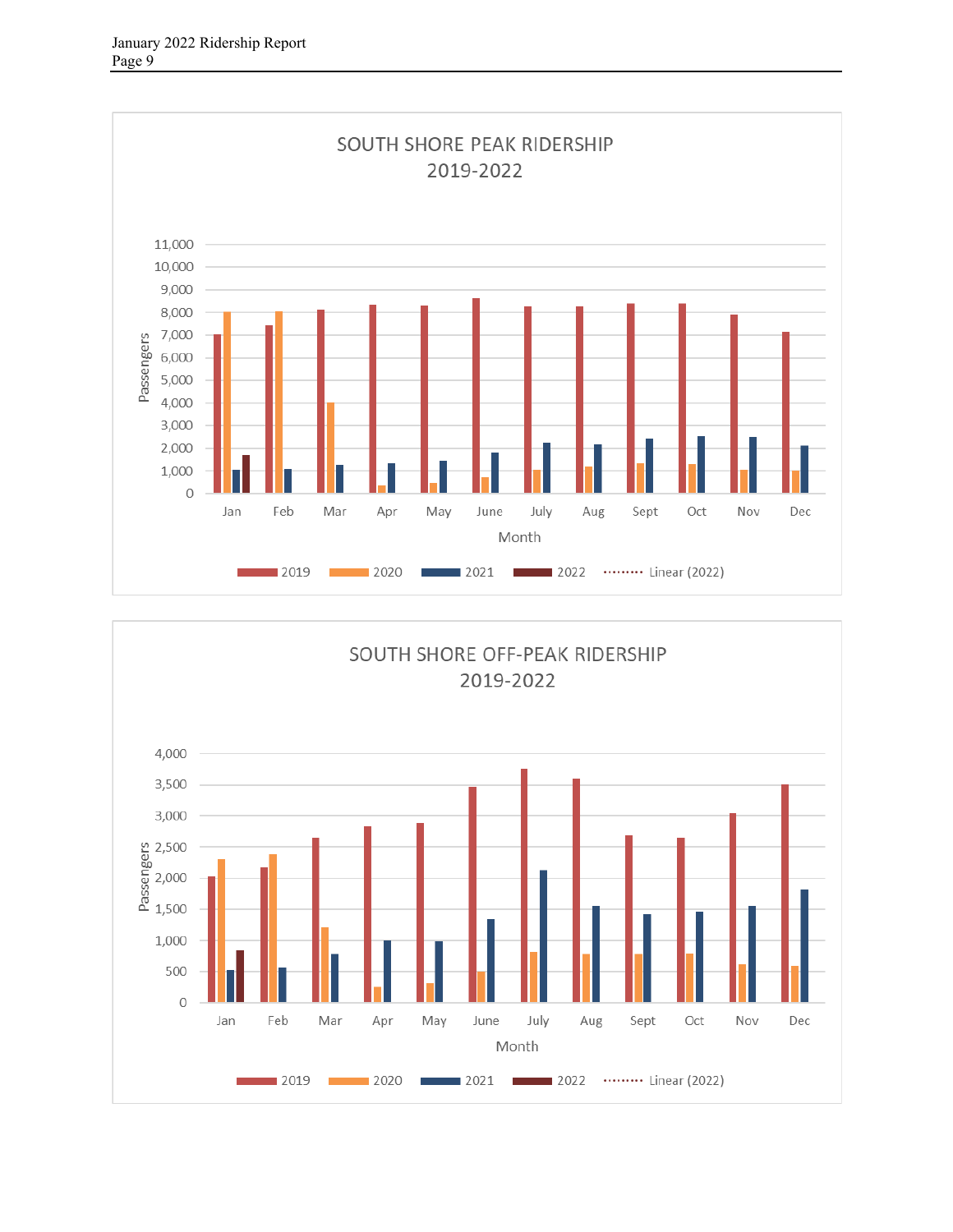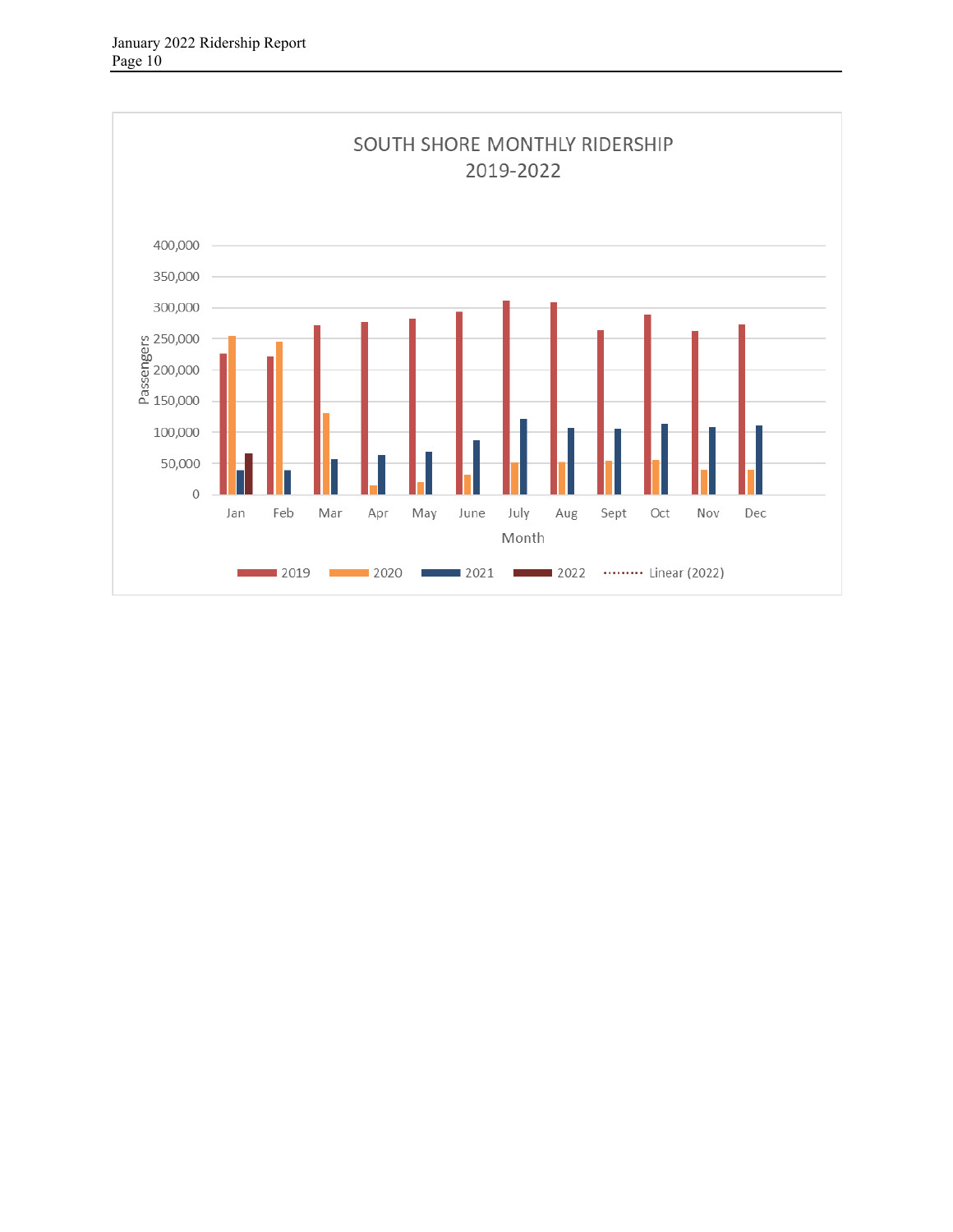|  |  | <b>Percent on Time: January, 2022</b> |  |
|--|--|---------------------------------------|--|
|--|--|---------------------------------------|--|

| Peak      |                |        |  |  |  |  |  |
|-----------|----------------|--------|--|--|--|--|--|
| Train     | Days           | $%$ on |  |  |  |  |  |
|           | Late           | Time   |  |  |  |  |  |
| 102       | 0              | 100.0% |  |  |  |  |  |
| 104       | $\Omega$       | 100.0% |  |  |  |  |  |
| 6         | 5              | 76.2%  |  |  |  |  |  |
| 106       | 3              | 85.0%  |  |  |  |  |  |
| 108       | 4              | 81.0%  |  |  |  |  |  |
| 110       | 2              | 90.0%  |  |  |  |  |  |
| 112       | 2              | 90.5%  |  |  |  |  |  |
| 114       | 1              | 95.0%  |  |  |  |  |  |
| 214       | 0              | 100.0% |  |  |  |  |  |
| 11        | 5              | 76.2%  |  |  |  |  |  |
| 111       | 1              | 95.2%  |  |  |  |  |  |
| 113       | 0              | 100.0% |  |  |  |  |  |
| 115       | $\overline{0}$ | 100.0% |  |  |  |  |  |
| 17        | 3              | 85.7%  |  |  |  |  |  |
| 117       | 4              | 81.0%  |  |  |  |  |  |
| 217       | 0              | 100.0% |  |  |  |  |  |
| 119       | 0              | 100.0% |  |  |  |  |  |
| Total     | 30             | 91.5%  |  |  |  |  |  |
| Westbound | 17             | 90.8%  |  |  |  |  |  |
| Eastbound | 13             | 92.3%  |  |  |  |  |  |

| Train                      | Days<br>$%$ on |             | Train          | Days                    | $%$ on      | <b>Train</b> | Days           | $%$ on      |
|----------------------------|----------------|-------------|----------------|-------------------------|-------------|--------------|----------------|-------------|
|                            | Late           | <b>Time</b> |                | Late                    | <b>Time</b> |              | Late           | <b>Time</b> |
| 102                        | 0              | 100.0%      | 14             | $\overline{3}$          | 85.7%       | 600          |                | 0 100.0%    |
| 104                        | 0              | 100.0%      | 216            | $\overline{2}$          | 90.5%       | 502          | $\overline{2}$ | 80.0%       |
| 6                          | 5              | 76.2%       | 116            | 4                       | 81.0%       | 504          | 4 <sup>1</sup> | 60.0%       |
| 106                        | 3              | 85.0%       | 218            | $\overline{c}$          | 90.5%       | 606          | $\overline{4}$ | 60.0%       |
| 108                        | 4              | 81.0%       | 18             | 8                       | 61.9%       | 506          | 2 <sub>1</sub> | 80.0%       |
| 110                        | 2              | 90.0%       | 118            | $\overline{3}$          | 85.7%       | 608          | $\overline{2}$ | 80.0%       |
| 112                        | $\mathbf{2}$   | 90.5%       | 220            | $\overline{0}$          | 100.0%      | 508          | $\overline{2}$ | 80.0%       |
| 114                        | 1              | 95.0%       | 20             | $\mathbf{3}$            | 85.7%       | 610          | 11             | 90.0%       |
| 214                        | $\pmb{0}$      | 100.0%      | 222            | 0                       | 100.0%      | 510          |                | 0 100.0%    |
| 11                         | 5              | 76.2%       | 420            | 0                       | 100.0%      | 503          | 1 <sup>1</sup> | 90.0%       |
| 111                        | 1              | 95.2%       | 22             | $\overline{3}$          | 85.7%       | 603          | 1 <sup>1</sup> | 90.0%       |
| 113                        | 0              | 100.0%      | 424            | $\overline{\mathbf{c}}$ | 90.5%       | 605          |                | 0 100.0%    |
| 115                        | 0              | 100.0%      | 401            | $\mathbf{1}$            | 95.2%       | 505          | 2 <sub>1</sub> | 80.0%       |
| $17$                       | 3              | 85.7%       | 203            | $\mathbf{1}$            | 95.0%       | 507          | 5 <sub>1</sub> | 50.0%       |
| 117                        | 4              | 81.0%       | 403            | $\mathbf{1}$            | 95.2%       | 509          | $\overline{2}$ | 80.0%       |
| 217                        | $\mathbf 0$    | 100.0%      | 205            | $\overline{0}$          | 100.0%      | 511          |                | 90.0%       |
| 119                        | 0              | 100.0%      | 207            | 3                       | 85.0%       | 613          |                | 0 100.0%    |
| Total                      | 30             | 91.5%       | $\overline{7}$ | 11                      | 47.6%       | 601          |                | 0 100.0%    |
| Westbound                  | 17             | 90.8%       | 107            | 4                       | 81.0%       | 701          |                | 90.0%       |
| Eastbound                  | 13             | 92.3%       | 9              | 4                       | 81.0%       | 703          | $\overline{2}$ | 80.0%       |
|                            |                |             | 109            | $\overline{c}$          | 90.5%       | Total        | 32             | 84.0%       |
|                            |                |             | 209            | $\mathbf{1}$            | 95.2%       | Westbound    | 17             | 81.1%       |
|                            |                |             | 19             | $\overline{3}$          | 85.7%       | Eastbound    | 15             | 86.4%       |
|                            |                |             | 121            | 0                       | 100.0%      |              |                |             |
| Trains on time less than   |                |             | 123            | 5                       | 76.2%       |              |                |             |
| 95% peak and 85% off peak. |                |             | 101            | $\overline{3}$          | 85.7%       |              |                |             |
|                            |                |             | Total          | 69                      | 87.3%       |              |                |             |
|                            |                |             | Westbound      | 30                      | 88.1%       |              |                |             |
|                            |                |             | Eastbound      | 39                      | 86.6%       |              |                |             |

| <b>Off-Peak</b>         |        |              | <b>Weekend/Holiday</b> |        |  |  |  |
|-------------------------|--------|--------------|------------------------|--------|--|--|--|
| Days                    | % on   | <b>Train</b> | Days                   | % on   |  |  |  |
| Late                    | Time   |              | Late                   | Time   |  |  |  |
| 3                       | 85.7%  | 600          | 0                      | 100.0% |  |  |  |
| $\overline{2}$          | 90.5%  | 502          | $\overline{2}$         | 80.0%  |  |  |  |
| 4                       | 81.0%  | 504          | 4                      | 60.0%  |  |  |  |
| $\overline{c}$          | 90.5%  | 606          | 4                      | 60.0%  |  |  |  |
| 8                       | 61.9%  | 506          | $\overline{c}$         | 80.0%  |  |  |  |
| 3                       | 85.7%  | 608          | $\overline{c}$         | 80.0%  |  |  |  |
| 0                       | 100.0% | 508          | $\overline{2}$         | 80.0%  |  |  |  |
| 3                       | 85.7%  | 610          | 1                      | 90.0%  |  |  |  |
| 0                       | 100.0% | 510          | 0                      | 100.0% |  |  |  |
| 0                       | 100.0% | 503          | 1                      | 90.0%  |  |  |  |
| 3                       | 85.7%  | 603          | 1                      | 90.0%  |  |  |  |
| $\overline{c}$          | 90.5%  | 605          | 0                      | 100.0% |  |  |  |
| 1                       | 95.2%  | 505          | $\overline{2}$         | 80.0%  |  |  |  |
| 1                       | 95.0%  | 507          | 5                      | 50.0%  |  |  |  |
| 1                       | 95.2%  | 509          | $\overline{2}$         | 80.0%  |  |  |  |
| 0                       | 100.0% | 511          | 1                      | 90.0%  |  |  |  |
| 3                       | 85.0%  | 613          | 0                      | 100.0% |  |  |  |
| 11                      | 47.6%  | 601          | 0                      | 100.0% |  |  |  |
| 4                       | 81.0%  | 701          | 1                      | 90.0%  |  |  |  |
| 4                       | 81.0%  | 703          | $\overline{2}$         | 80.0%  |  |  |  |
| $\overline{\mathbf{c}}$ | 90.5%  | Total        | 32                     | 84.0%  |  |  |  |
| 1                       | 95.2%  | Westbound    | 17                     | 81.1%  |  |  |  |
| 3                       | 85.7%  | Eastbound    | 15                     | 86.4%  |  |  |  |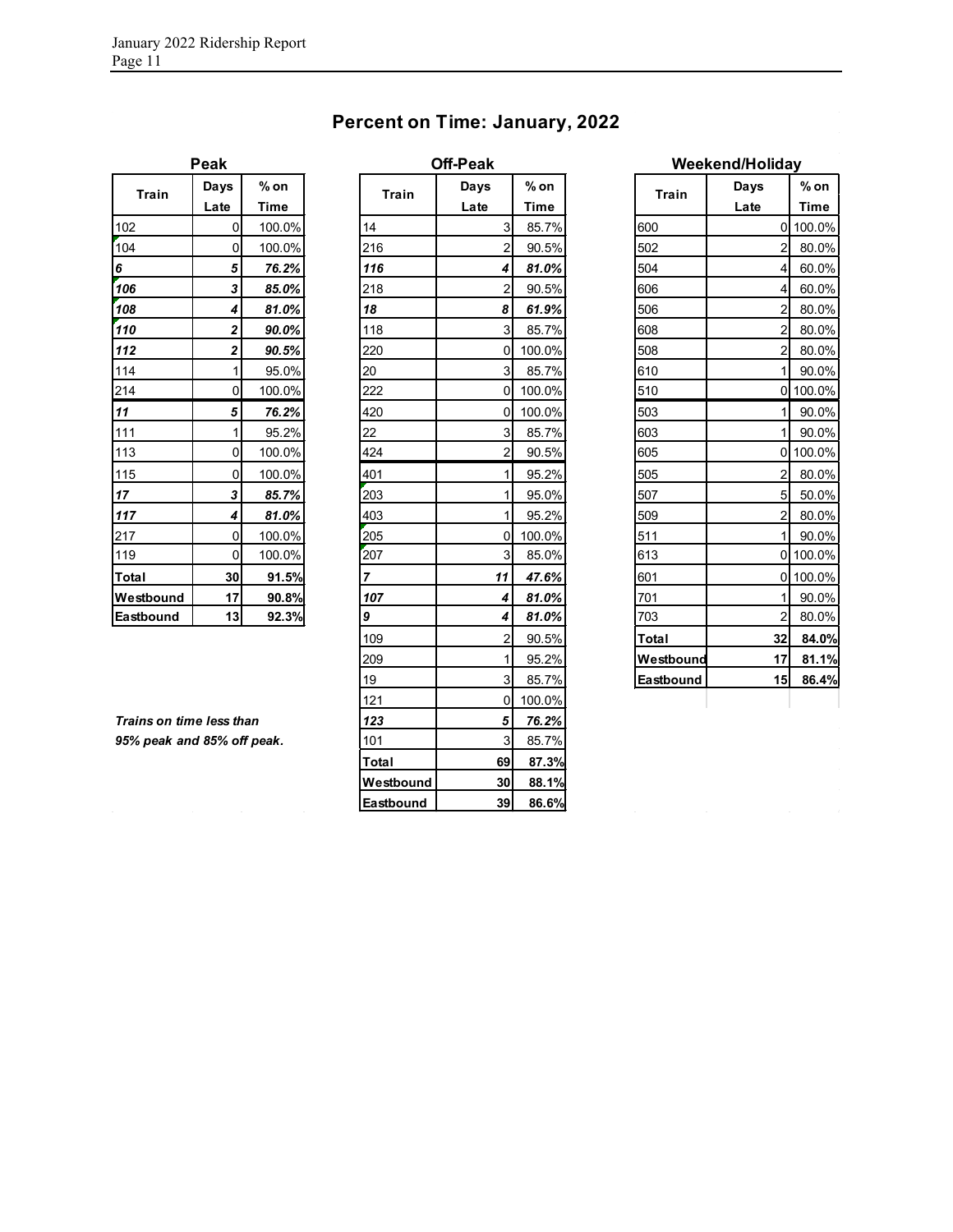| <b>REASONS (weekday)</b> |                |        |  |  |  |  |  |
|--------------------------|----------------|--------|--|--|--|--|--|
| AMT                      | 1              | 1.0%   |  |  |  |  |  |
| CAR                      | 6              | 6.1%   |  |  |  |  |  |
| CAT                      | 7              | 7.1%   |  |  |  |  |  |
| DBS                      | 0              | 0.0%   |  |  |  |  |  |
| <b>DMW</b>               | 13             | 13.1%  |  |  |  |  |  |
| DSR                      | 0              | 0.0%   |  |  |  |  |  |
| DSS                      | 7              | 7.1%   |  |  |  |  |  |
| <b>FRR</b>               | 1              | 1.0%   |  |  |  |  |  |
| FTI                      | 5              | 5.1%   |  |  |  |  |  |
| <b>HLD</b>               | 0              | 0.0%   |  |  |  |  |  |
| LMU                      | $\overline{c}$ | 2.0%   |  |  |  |  |  |
| <b>MET</b>               | 18             | 18.2%  |  |  |  |  |  |
| OET                      | 0              | 0.0%   |  |  |  |  |  |
| OPR                      | $\overline{9}$ | 9.1%   |  |  |  |  |  |
| OTH                      | $\overline{2}$ | 2.0%   |  |  |  |  |  |
| <b>PAS</b>               | $\overline{1}$ | 1.0%   |  |  |  |  |  |
| POL                      | 3              | 3.0%   |  |  |  |  |  |
| <b>PTC</b>               | 0              | 0.0%   |  |  |  |  |  |
| PTI                      | 11             | 11.1%  |  |  |  |  |  |
| <b>SUB</b>               | 1              | 1.0%   |  |  |  |  |  |
| SVS                      | 0              | 0.0%   |  |  |  |  |  |
| <b>TOD</b>               | 0              | 0.0%   |  |  |  |  |  |
| <b>TRK</b>               | 5              | 5.1%   |  |  |  |  |  |
| <b>TRS</b>               | 0              | 0.0%   |  |  |  |  |  |
| UTL                      | $\overline{c}$ | 2.0%   |  |  |  |  |  |
| VAN                      | 0              | 0.0%   |  |  |  |  |  |
| <b>WTR</b>               | 5              | 5.1%   |  |  |  |  |  |
| <b>TOTAL</b>             | 99             | 100.0% |  |  |  |  |  |

|  | AMT-Amtrak delay |  |  |
|--|------------------|--|--|
|--|------------------|--|--|

CAR-Car or equipment failure

DBS-Delays due to busing

DDS-Debris strike

DMW-Maintenance of Way work

DSR-Speed Restriction

DSS-Reduced speed due to restrictive signal FRR-Freight train interference from crossing FTI-Freight train interference on NICTD track

HLD-Station delay related to passenger

boarding

LMU-Late make up(includes turn of equipment) MET-Metra delays

| <b>REASONS (weekday)</b> |                |        | <b>REASONS (weekend)</b> |                |       |  |  |  |
|--------------------------|----------------|--------|--------------------------|----------------|-------|--|--|--|
| AMT                      | 1              | 1.0%   | <b>AMT</b>               | 0              | 0.0%  |  |  |  |
| CAR                      | 6              | 6.1%   | CAR                      | 4              | 12.5% |  |  |  |
| <b>CAT</b>               | 7              | 7.1%   | CAT                      | 0              | 0.0%  |  |  |  |
| DBS                      | 0              | 0.0%   | <b>DBS</b>               | 0              | 0.0%  |  |  |  |
| <b>DMW</b>               | 13             | 13.1%  | <b>DMW</b>               | 0              | 0.0%  |  |  |  |
| DSR                      | 0              | 0.0%   | <b>DSR</b>               | 0              | 0.0%  |  |  |  |
| DSS                      | 7              | 7.1%   | <b>DSS</b>               | 4              | 12.5% |  |  |  |
| FRR                      | 1              | 1.0%   | <b>FRR</b>               | $\overline{c}$ | 6.3%  |  |  |  |
| FTI                      | 5              | 5.1%   | <b>FTI</b>               | 0              | 0.0%  |  |  |  |
| <b>HLD</b>               | 0              | 0.0%   | <b>HLD</b>               | $\overline{c}$ | 6.3%  |  |  |  |
| LMU                      | $\overline{2}$ | 2.0%   | LMU                      | 1              | 3.1%  |  |  |  |
| MET                      | 18             | 18.2%  | <b>MET</b>               | 1              | 3.1%  |  |  |  |
| OET                      | 0              | 0.0%   | <b>OET</b>               | 1              | 3.1%  |  |  |  |
| OPR                      | 9              | 9.1%   | <b>OPR</b>               | 1              | 3.1%  |  |  |  |
| OTH                      | $\overline{c}$ | 2.0%   | OTH                      | 0              | 0.0%  |  |  |  |
| PAS                      | 1              | 1.0%   | <b>PAS</b>               | 4              | 12.5% |  |  |  |
| <b>POL</b>               | 3              | 3.0%   | POL                      | 0              | 0.0%  |  |  |  |
| <b>PTC</b>               | $\mathbf 0$    | 0.0%   | <b>PTC</b>               | 0              | 0.0%  |  |  |  |
| PTI                      | 11             | 11.1%  | PTI                      | $\overline{7}$ | 21.9% |  |  |  |
| SUB                      | 1              | 1.0%   | <b>SUB</b>               | 0              | 0.0%  |  |  |  |
| SVS                      | 0              | 0.0%   | SVS                      | $\overline{c}$ | 6.3%  |  |  |  |
| TOD                      | 0              | 0.0%   | <b>TOD</b>               | 0              | 0.0%  |  |  |  |
| <b>TRK</b>               | 5              | 5.1%   | <b>TRK</b>               | 1              | 3.1%  |  |  |  |
| TRS                      | 0              | 0.0%   | <b>TRS</b>               | 0              | 0.0%  |  |  |  |
| UTL                      | $\overline{2}$ | 2.0%   | UTL                      | 0              | 0.0%  |  |  |  |
| VAN                      | 0              | 0.0%   | VAN                      | 0              | 0.0%  |  |  |  |
| WTR                      | 5              | 5.1%   | <b>WTR</b>               | $\overline{2}$ | 6.3%  |  |  |  |
| <b>TOTAL</b>             | 99             | 100.0% | <b>TOTAL</b>             | 32             | 100%  |  |  |  |

OET-Operational efficiency testing OPR-Operational delay OTH-Other delays PAS-Passenger boarding PTC-Positive train control delays PTI-Passenger train interference SUB-Substation SVS-Servicing (adding/removing equipment) TOD-Train order delay TRK-Track/wayside malfunction UTL-Utility power outage WTR-Weather

NICTD follows the industry standard in defining a train as on time if it arrives at its terminal within 5 minutes and 59 seconds.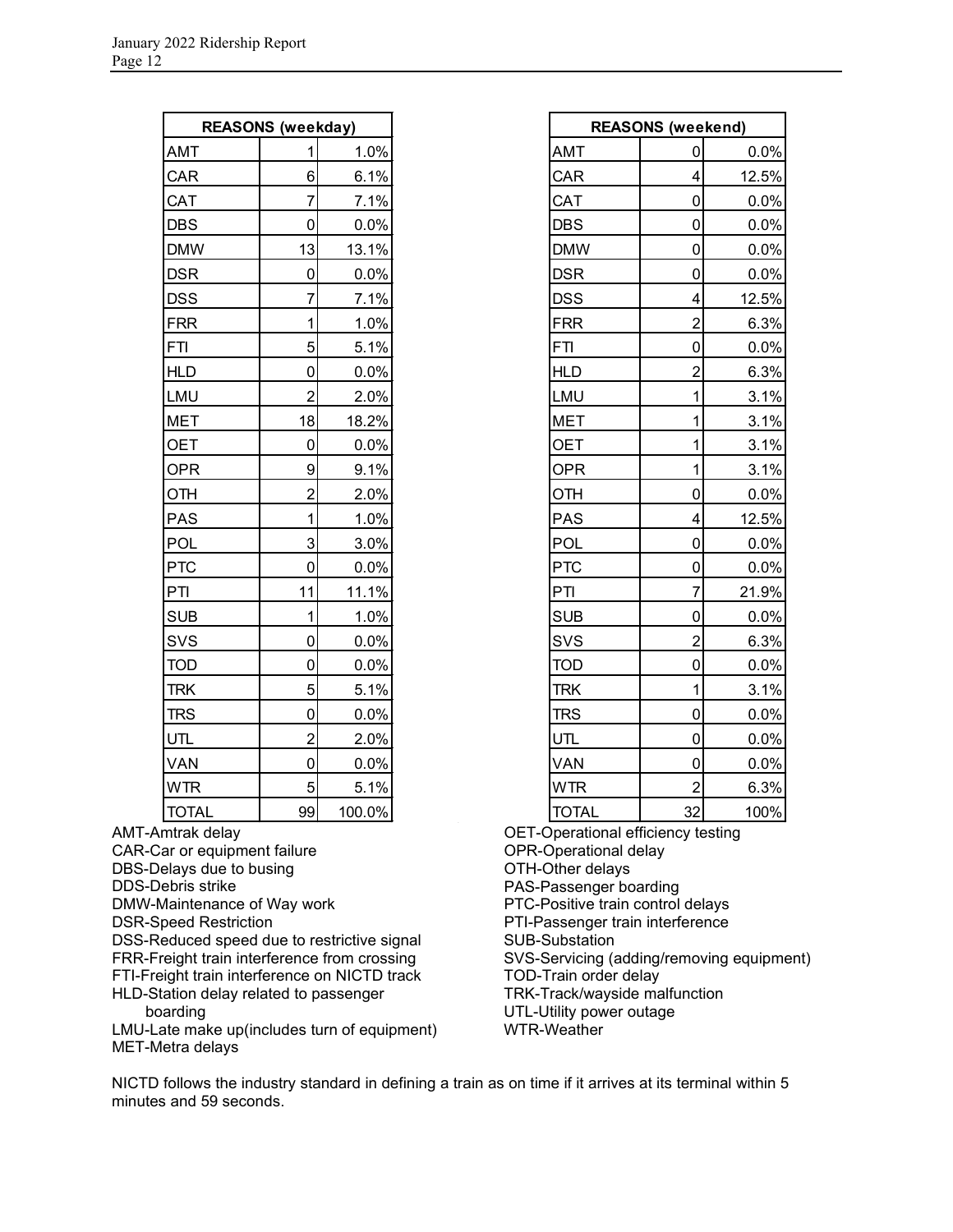|           |               | Mon          | Tue                     | Wed | Thu            | Fri            | Mon | Tue            | Wed | Thu            | Fri | Mon | Tue | Wed | Thu            | Fri | --------------<br>Mon | Tue            | Wed            | Thu | Fri | Mon | Days           | Days | %       |
|-----------|---------------|--------------|-------------------------|-----|----------------|----------------|-----|----------------|-----|----------------|-----|-----|-----|-----|----------------|-----|-----------------------|----------------|----------------|-----|-----|-----|----------------|------|---------|
|           |               |              |                         |     |                | $\overline{7}$ |     | 11             | 12  |                |     |     |     |     |                | 21  |                       |                |                |     |     | 31  |                |      |         |
| Train     | Arrive        | $\mathbf{3}$ | $\overline{\mathbf{4}}$ | 5   | 6              |                | 10  |                |     | 13             | 14  | 17  | 18  | 19  | 20             |     | 24                    | 25             | 26             | 27  | 28  |     | Late           | Ran  | On Time |
|           | 102 5:48a     |              |                         |     |                |                |     |                |     |                |     |     |     |     |                |     |                       |                |                |     |     |     | $\Omega$       | 21   | 100.0%  |
|           | 104 6:31      |              |                         |     |                |                |     |                |     |                |     |     |     |     |                |     |                       |                |                |     |     |     | 0              | 21   | 100.0%  |
|           | 6 6:55        |              |                         |     | 13             |                |     |                |     |                |     |     |     |     | $\overline{7}$ |     | $\overline{7}$        | $\overline{7}$ | $\overline{7}$ |     |     |     | $5 \,$         | 21   | 76.2%   |
|           | 106 7:13      | A            |                         |     | 17             | $\overline{7}$ |     |                |     |                |     |     |     |     |                |     |                       |                | 22             |     |     |     | 3              | 20   | 85.0%   |
|           | 108 7:35      | 226          |                         |     | $\overline{7}$ |                |     |                |     |                |     |     |     |     |                |     |                       | 10             | 24             |     |     |     |                | 21   | 81.0%   |
|           | 110 7:51      | $\mathsf{A}$ |                         |     |                |                |     |                |     |                |     |     |     |     |                |     |                       | 6              | $\overline{7}$ |     |     |     |                | 20   | 90.0%   |
|           | 112 8:08      | 216          |                         |     |                |                |     |                |     |                |     |     |     | 9   |                |     |                       |                |                |     |     |     |                | 21   | 90.5%   |
|           | 114 8:31      | A            |                         |     |                |                |     |                |     |                |     |     |     |     | 11             |     |                       |                |                |     |     |     |                | 20   | 95.0%   |
|           | 214 8:52      | Α            |                         |     |                |                |     |                |     |                |     |     |     |     |                |     |                       |                |                |     |     |     | $\Omega$       | 20   | 100.0%  |
|           | 14 10:28      | 72           |                         |     |                |                |     | 15             |     |                |     |     |     |     |                |     |                       |                |                |     |     | 8   | 3 <sup>1</sup> | 21   | 85.7%   |
| Train     | <b>Depart</b> |              |                         |     |                |                |     |                |     |                |     |     |     |     |                |     |                       |                |                |     |     |     |                |      |         |
|           | 11 3:57       |              |                         |     | $\overline{7}$ |                |     |                |     | $\overline{7}$ |     |     |     |     | 9              |     | 14                    | 14             |                |     |     |     | 5 <sup>1</sup> | 21   | 76.2%   |
|           | 111 4:02      |              |                         |     |                | $\overline{7}$ |     |                |     |                |     |     |     |     |                |     |                       |                |                |     |     |     |                | 21   | 95.2%   |
|           |               |              |                         |     |                |                |     |                |     |                |     |     |     |     |                |     |                       |                |                |     |     |     | $\Omega$       | 21   |         |
|           | 113 4:28      |              |                         |     |                |                |     |                |     |                |     |     |     |     |                |     |                       |                |                |     |     |     |                |      | 100.0%  |
|           | 115 4:57      |              |                         |     |                |                |     |                |     |                |     |     |     |     |                |     |                       |                |                |     |     |     | $\mathbf{0}$   | 21   | 100.0%  |
|           | 117 5:10      |              |                         |     |                |                | 8   |                |     |                | 6   |     |     |     |                |     |                       | $\overline{7}$ |                |     |     | 9   |                | 21   | 81.0%   |
|           | 17 5:28       | 21           |                         |     | 22             |                |     |                |     |                |     |     |     |     | $\overline{7}$ |     |                       |                |                |     |     |     | 3              | 21   | 85.7%   |
|           | 217 5:32      |              |                         |     |                |                |     |                |     |                |     |     |     |     |                |     |                       |                |                |     |     |     | $\Omega$       | 21   | 100.0%  |
|           | 119 5:58      |              |                         |     |                |                |     |                |     |                |     |     |     |     |                |     |                       |                |                |     |     |     | $\mathbf{0}$   | 21   | 100.0%  |
|           | 19 7:10       |              |                         |     |                | 45             |     | $\overline{7}$ |     |                |     |     |     |     |                |     |                       |                | 12             |     |     |     | $\mathcal{B}$  | 21   | 85.7%   |
| High temp |               | 34           | 36                      | 40  | 37             | 33             | 27  | 37             | 43  | 43             | 38  | 30  | 31  | 30  | 42             | 34  | 34                    | 31             | 28             | 26  | 30  |     |                |      |         |
| Low temp  |               | 28           | 30                      | 31  | 30             | 17             | 21  | 25             | 30  | 32             | 23  | 27  | 20  | 21  | 29             | 19  | 30                    | 25             | 11             | 13  | 15  |     |                |      |         |

#### **RUSH HOUR\* TRAIN DELAYS - JANUARY 2022 (minutes late)**

\* Includes off-peak Trains 14 and 19 for comparative purposes

| Temperatures from South Bend |                 |         |                  |          |          |  | MONTHLY SUMMARY OF RUSH HOUR ON TIME PERFORMANCE |  |       |  |     |  |                                                                             |      |      |          |
|------------------------------|-----------------|---------|------------------|----------|----------|--|--------------------------------------------------|--|-------|--|-----|--|-----------------------------------------------------------------------------|------|------|----------|
| On time                      |                 | Januarv |                  |          | February |  | March                                            |  | April |  | Mav |  |                                                                             | June |      |          |
| $A =$ Annulled               |                 | #Late I | #Ran             | %On time | #Late    |  |                                                  |  |       |  |     |  | #Ran Nontime #Late #Ran Nontime #Late #Ran Nontime #Late #Ran Nontime #Late |      | #Ran | %On time |
|                              | <b>IWB Rush</b> |         | 185              | 90.8%    |          |  |                                                  |  |       |  |     |  |                                                                             |      |      |          |
|                              | <b>IEB Rush</b> |         | 168              | 92.3%    |          |  |                                                  |  |       |  |     |  |                                                                             |      |      |          |
|                              | Total Rush      | 30      | 353 <sub>1</sub> | 91.5%    |          |  |                                                  |  |       |  |     |  |                                                                             |      |      |          |